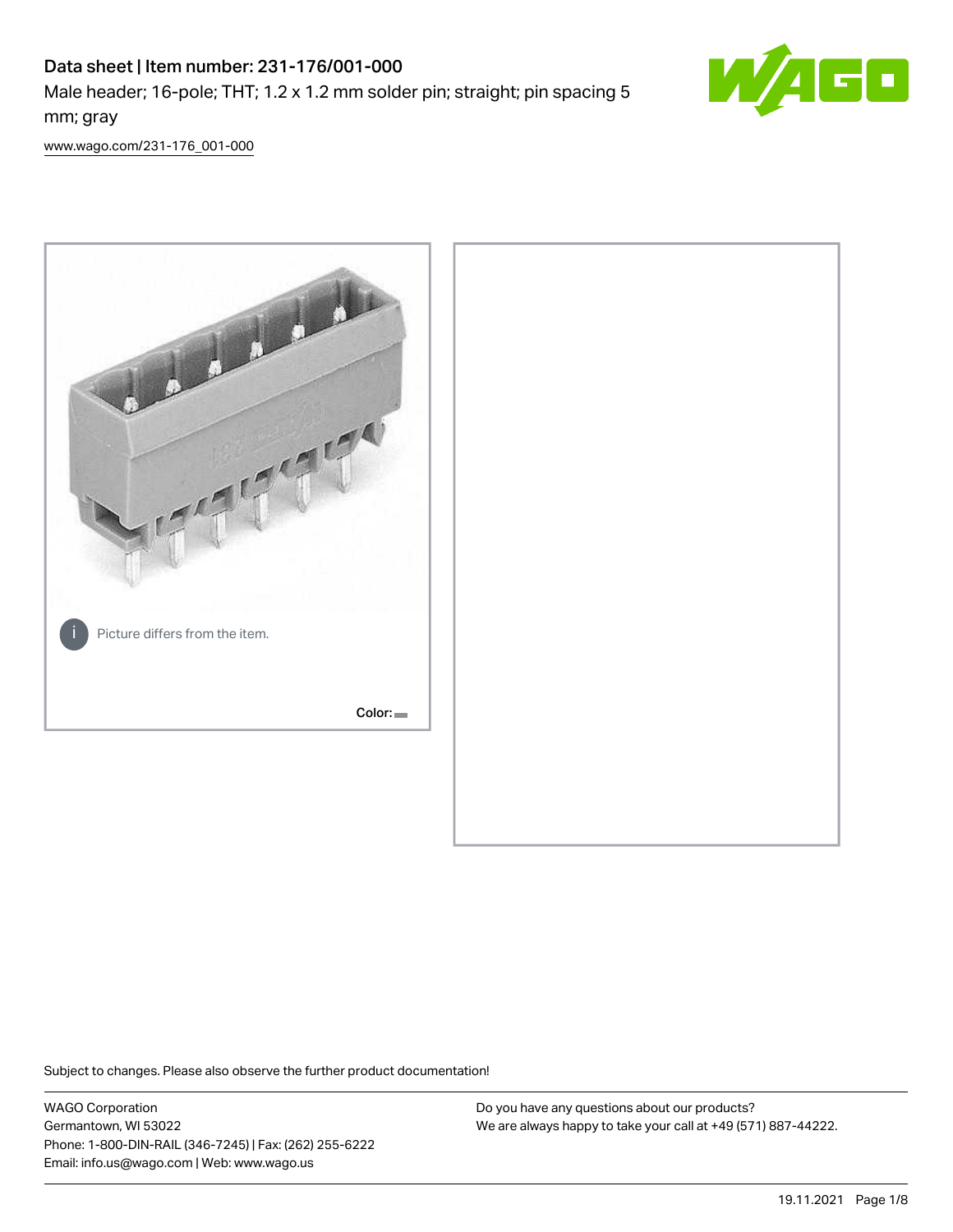

Dimensions in mm

 $L =$  (pole no.  $-1$ ) x pin spacing  $+8.2$  mm

#### Item description

- **Horizontal or vertical PCB mounting via straight or angled solder pins**
- 1.2 x 1.2 mm solder pins allow nominal current up to 16 A, enhancing stability of shorter headers
- $\blacksquare$ With coding fingers

#### Data Notes

Safety information 1 The MCS – MULTI CONNECTION SYSTEM includes connectors

Subject to changes. Please also observe the further product documentation!  $\nu$ 

WAGO Corporation Germantown, WI 53022 Phone: 1-800-DIN-RAIL (346-7245) | Fax: (262) 255-6222 Email: info.us@wago.com | Web: www.wago.us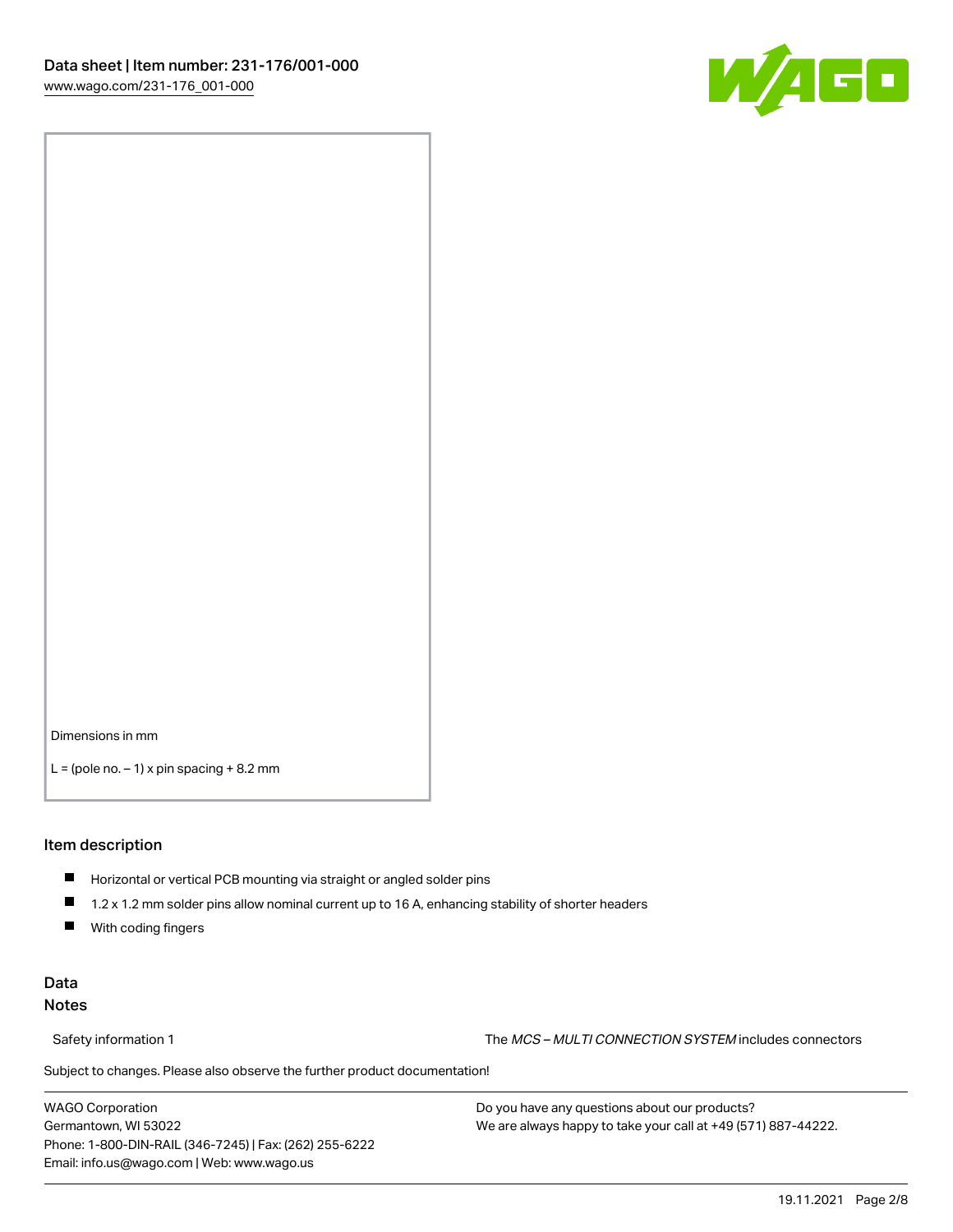

without breaking capacity in accordance with DIN EN 61984. When

|           | used as intended, these connectors must not be connected<br>/disconnected when live or under load. The circuit design should<br>ensure header pins, which can be touched, are not live when<br>unmated.                                                             |
|-----------|---------------------------------------------------------------------------------------------------------------------------------------------------------------------------------------------------------------------------------------------------------------------|
| Variants: | Other pole numbers<br>3.8 mm pin projection for male headers with straight solder pins<br>Gold-plated or partially gold-plated contact surfaces<br>Other versions (or variants) can be requested from WAGO Sales or<br>configured at https://configurator.wago.com/ |

## Electrical data

#### IEC Approvals

| Ratings per                 | IEC/EN 60664-1                                                        |
|-----------------------------|-----------------------------------------------------------------------|
| Rated voltage (III / 3)     | 250 V                                                                 |
| Rated surge voltage (III/3) | 4 <sub>kV</sub>                                                       |
| Rated voltage (III/2)       | 320 V                                                                 |
| Rated surge voltage (III/2) | 4 <sub>k</sub> V                                                      |
| Nominal voltage (II/2)      | 630 V                                                                 |
| Rated surge voltage (II/2)  | 4 <sub>k</sub> V                                                      |
| Rated current               | 16A                                                                   |
| Legend (ratings)            | $(III / 2)$ $\triangle$ Overvoltage category III / Pollution degree 2 |

#### UL Approvals

| Approvals per                  | UL 1059 |
|--------------------------------|---------|
| Rated voltage UL (Use Group B) | 300 V   |
| Rated current UL (Use Group B) | 15 A    |
| Rated voltage UL (Use Group D) | 300 V   |
| Rated current UL (Use Group D) | 10 A    |

## Ratings per UL

| Rated voltage UL 1977 | 600 V |
|-----------------------|-------|
| Rated current UL 1977 |       |

## CSA Approvals

| Approvals per                   |  |
|---------------------------------|--|
| Rated voltage CSA (Use Group B) |  |

Subject to changes. Please also observe the further product documentation!

| <b>WAGO Corporation</b>                                | Do you have any questions about our products?                 |
|--------------------------------------------------------|---------------------------------------------------------------|
| Germantown, WI 53022                                   | We are always happy to take your call at +49 (571) 887-44222. |
| Phone: 1-800-DIN-RAIL (346-7245)   Fax: (262) 255-6222 |                                                               |
| Email: info.us@wago.com   Web: www.wago.us             |                                                               |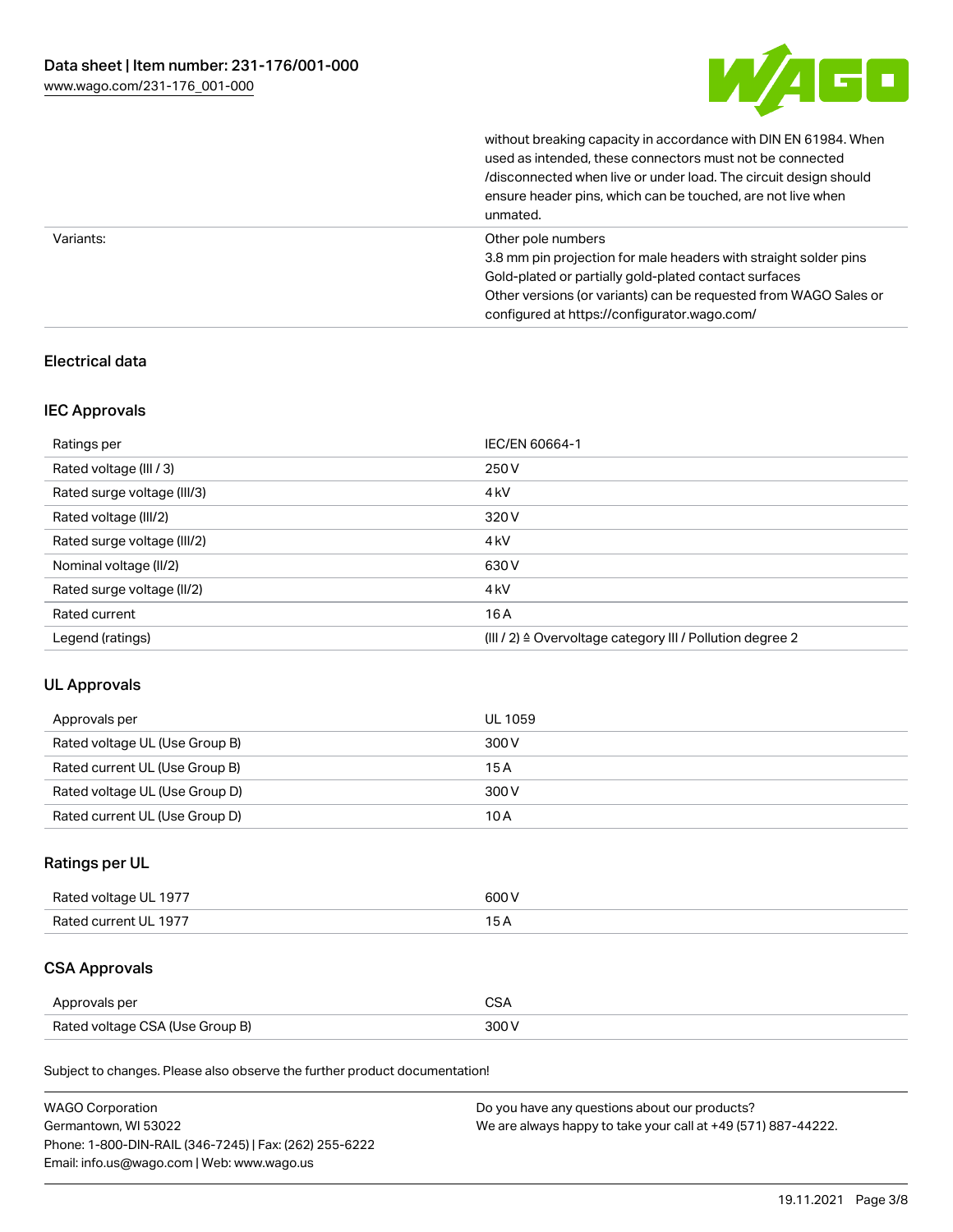[www.wago.com/231-176\\_001-000](http://www.wago.com/231-176_001-000)



| Rated current CSA (Use Group B) | 15 A  |
|---------------------------------|-------|
| Rated voltage CSA (Use Group D) | 300 V |
| Rated current CSA (Use Group D) | 10 A  |

#### Connection data

| Total number of potentials | 16 |
|----------------------------|----|
| Number of connection types |    |
| Number of levels           |    |

## Connection 1

| Number of poles |  |
|-----------------|--|
|                 |  |

#### Physical data

| Pin spacing                          | 5 mm / 0.197 inch    |
|--------------------------------------|----------------------|
| Width                                | 83.2 mm / 3.276 inch |
| Height                               | 17 mm / 0.669 inch   |
| Height from the surface              | 12 mm / 0.472 inch   |
| Depth                                | 8.4 mm / 0.331 inch  |
| Solder pin length                    | 5 <sub>mm</sub>      |
| Solder pin dimensions                | $1.2 \times 1.2$ mm  |
| Drilled hole diameter with tolerance | $17^{(+0.1)}$ mm     |

#### Plug-in connection

| Contact type (pluggable connector) | Male connector/plug |
|------------------------------------|---------------------|
| Connector (connection type)        | for PCB             |
| Mismating protection               | No                  |
| Mating direction to the PCB        | 90°                 |
| Locking of plug-in connection      | Without             |

## PCB contact

| PCB Contact                         | THT                                      |
|-------------------------------------|------------------------------------------|
| Solder pin arrangement              | over the entire male connector (in-line) |
| Number of solder pins per potential |                                          |

Subject to changes. Please also observe the further product documentation!

WAGO Corporation Germantown, WI 53022 Phone: 1-800-DIN-RAIL (346-7245) | Fax: (262) 255-6222 Email: info.us@wago.com | Web: www.wago.us Do you have any questions about our products? We are always happy to take your call at +49 (571) 887-44222.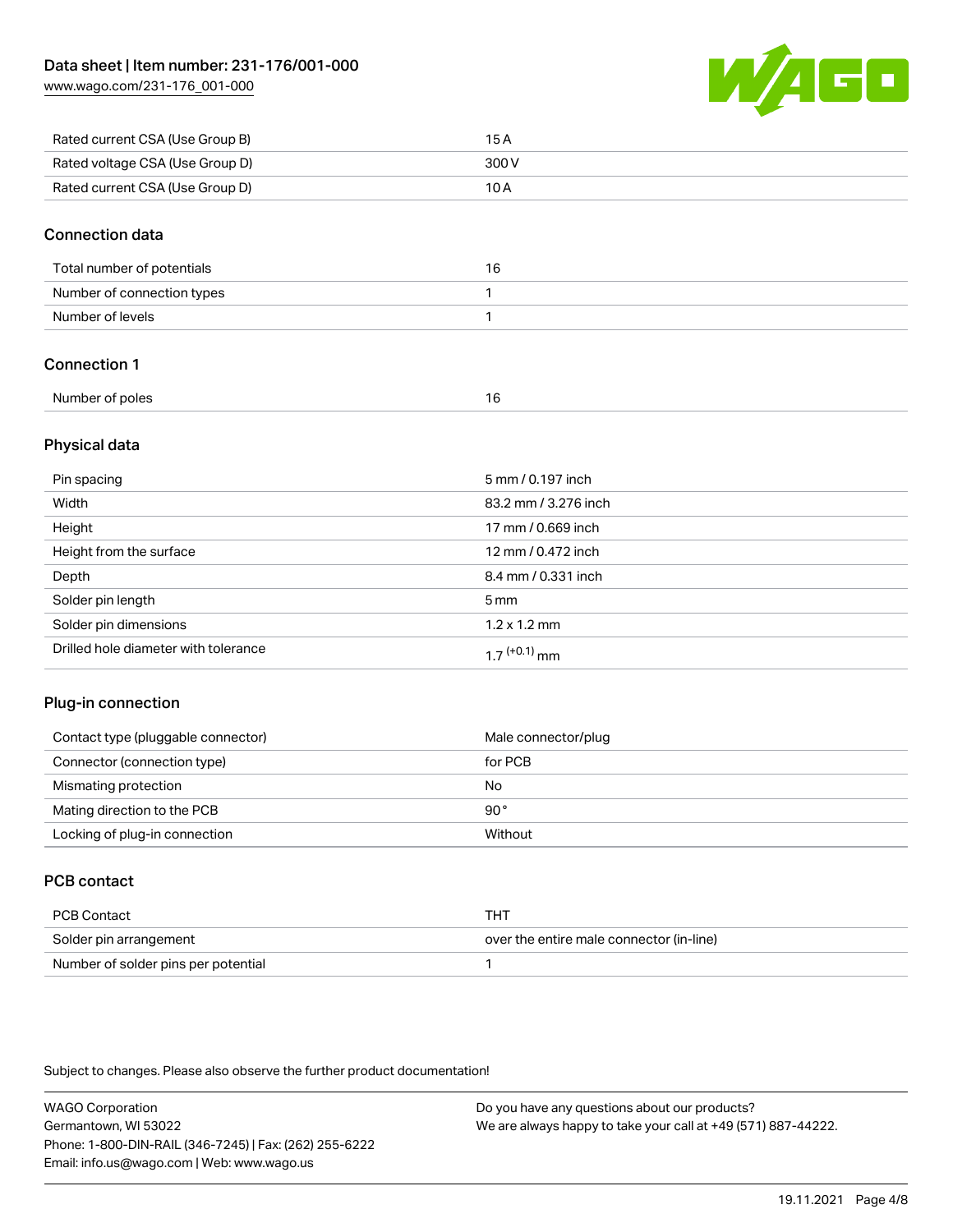

#### Material data

| gray                                   |
|----------------------------------------|
|                                        |
| Polyamide (PA66)                       |
| V <sub>0</sub>                         |
| Electrolytic copper (E <sub>Cu</sub> ) |
| tin-plated                             |
| 0.091 MJ                               |
| 6.1 g                                  |
|                                        |

#### Environmental requirements

| Limit temperature range | $+100 °C$<br>-60 |
|-------------------------|------------------|
|-------------------------|------------------|

## Commercial data

| Product Group         | 3 (Multi Conn. System) |
|-----------------------|------------------------|
| PU (SPU)              | 50 Stück               |
| Packaging type        | box                    |
| Country of origin     | DE                     |
| <b>GTIN</b>           | 4044918928755          |
| Customs tariff number | 8536694040             |

#### Approvals / Certificates

#### Country specific Approvals

| Logo | Approval                               | <b>Additional Approval Text</b> | Certificate<br>name |
|------|----------------------------------------|---------------------------------|---------------------|
|      | CВ<br>DEKRA Certification B.V.         | IEC 61984                       | NL-39756            |
|      | <b>CSA</b><br>DEKRA Certification B.V. | C <sub>22.2</sub>               | 1466354             |

#### Ship Approvals

|      |                             |                                 | Certificate |
|------|-----------------------------|---------------------------------|-------------|
| Logo | Approval                    | <b>Additional Approval Text</b> | name        |
|      | <b>ABS</b>                  | $\overline{\phantom{0}}$        | -19         |
|      | American Bureau of Shipping |                                 | HG1869876-  |

Subject to changes. Please also observe the further product documentation!

| <b>WAGO Corporation</b>                                | Do you have any questions about our products?                 |
|--------------------------------------------------------|---------------------------------------------------------------|
| Germantown, WI 53022                                   | We are always happy to take your call at +49 (571) 887-44222. |
| Phone: 1-800-DIN-RAIL (346-7245)   Fax: (262) 255-6222 |                                                               |
| Email: info.us@wago.com   Web: www.wago.us             |                                                               |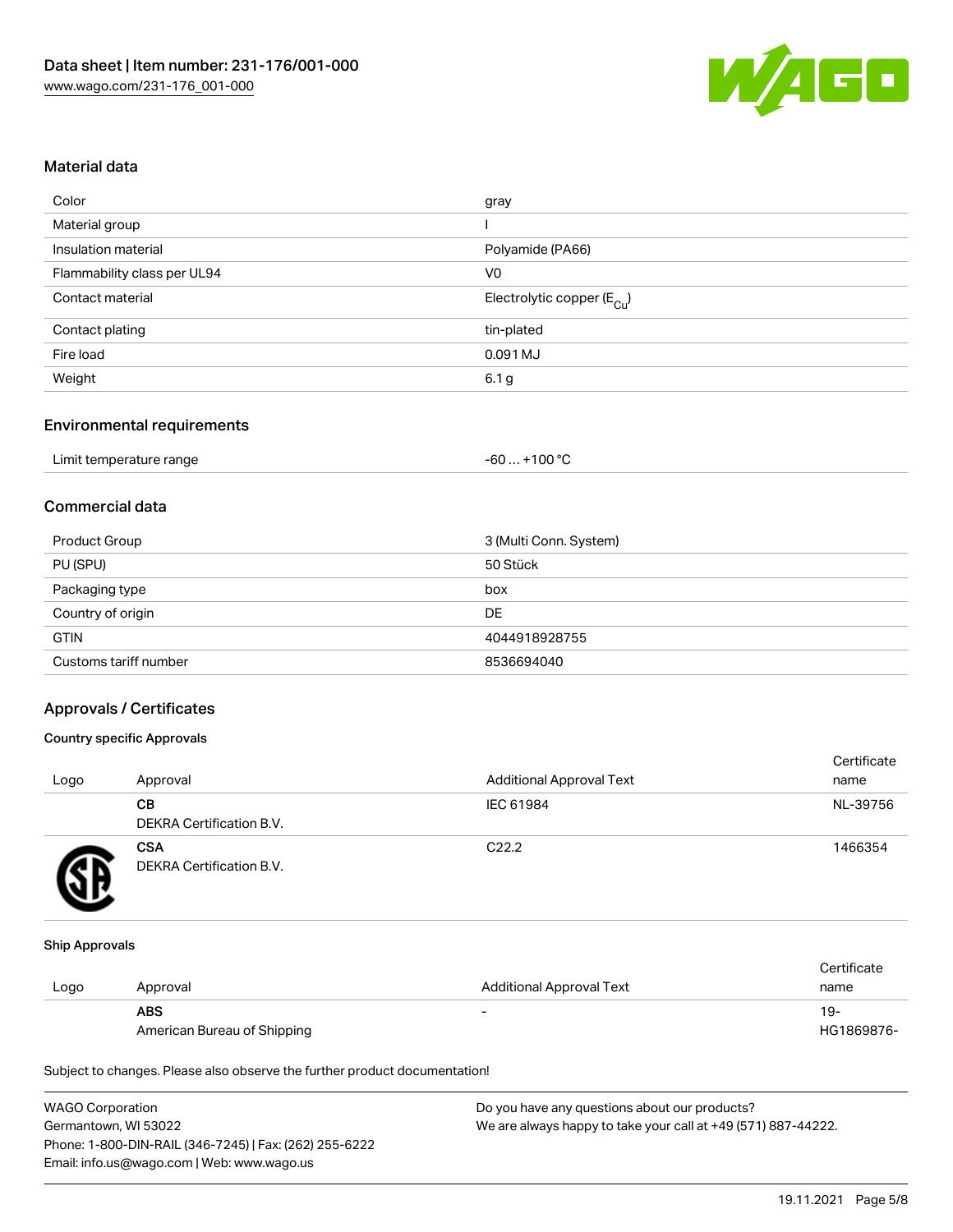

| <b>ABS</b>          |                                                         |                                 | <b>PDA</b>            |
|---------------------|---------------------------------------------------------|---------------------------------|-----------------------|
| <b>BUNEAU</b>       | BV<br>Bureau Veritas S.A.                               | IEC 60998                       | 11915/D0<br><b>BV</b> |
|                     | <b>DNV GL</b><br>Det Norske Veritas, Germanischer Lloyd |                                 | TAE000016Z            |
| <b>UL-Approvals</b> |                                                         |                                 |                       |
|                     | Approval                                                | <b>Additional Approval Text</b> | Certificate           |
| Logo                | UL<br>Underwriters Laboratories Inc.                    | <b>UL 1059</b>                  | name<br>E45172        |
|                     | UR<br>Underwriters Laboratories Inc.                    | <b>UL 1977</b>                  | E45171                |

#### Counterpart

| <b>SALLES</b> | Item no.231-116/026-000<br>Female plug; 16-pole; 12 AWG max; pin spacing 5 mm; 1 conductor per pole; gray | www.wago.com/231-116/026-000 |
|---------------|-----------------------------------------------------------------------------------------------------------|------------------------------|
|               |                                                                                                           |                              |

#### Optional accessories

| Coding             |                                                                  |                      |
|--------------------|------------------------------------------------------------------|----------------------|
| Intermediate plate |                                                                  |                      |
|                    | Item no.: 231-500<br>Spacer; for formation of groups; light gray | www.wago.com/231-500 |
| Coding             |                                                                  |                      |
|                    | Item no.: 231-129<br>Coding key; snap-on type; light gray        | www.wago.com/231-129 |

Subject to changes. Please also observe the further product documentation!

WAGO Corporation Germantown, WI 53022 Phone: 1-800-DIN-RAIL (346-7245) | Fax: (262) 255-6222 Email: info.us@wago.com | Web: www.wago.us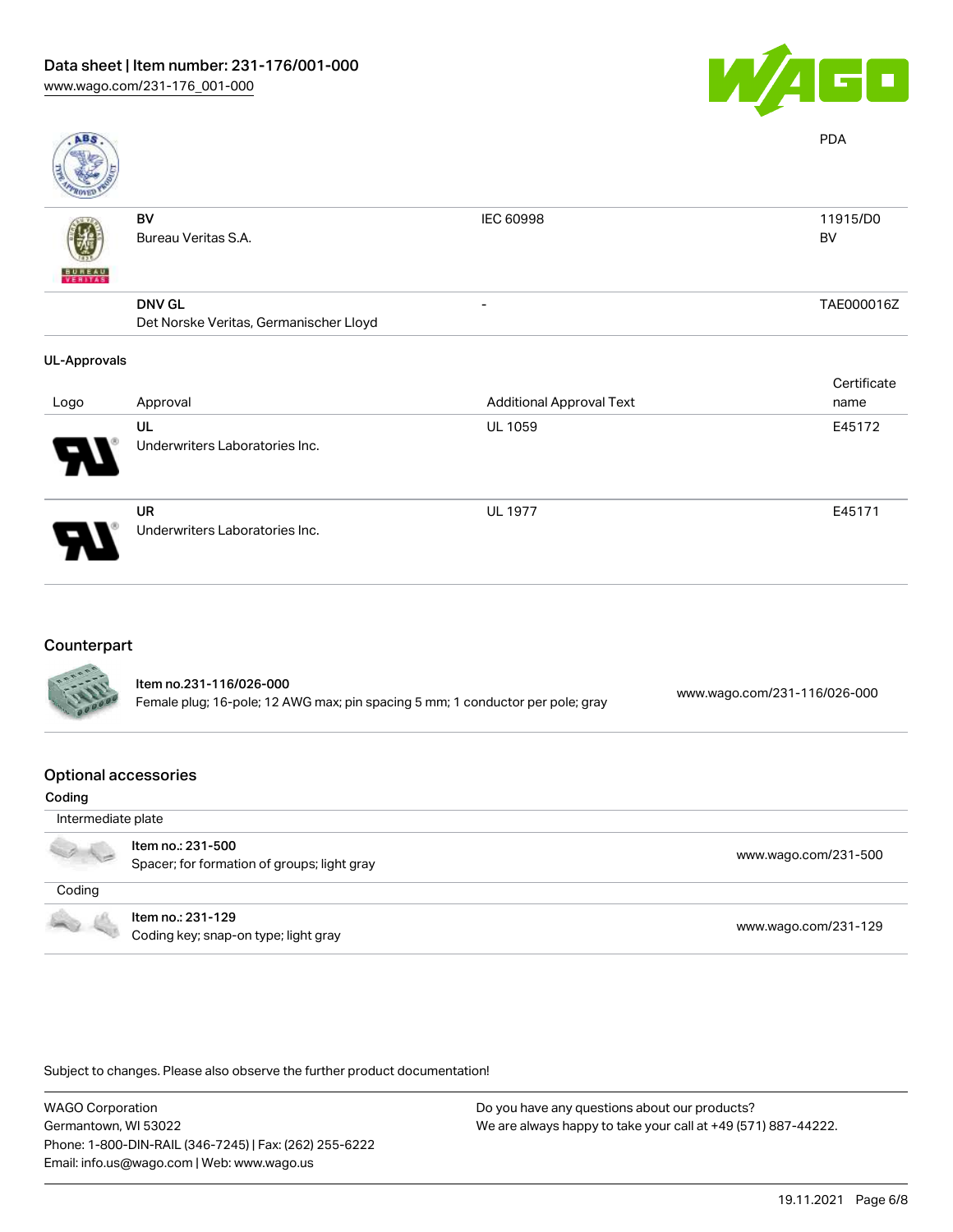

#### Downloads Documentation

|  |  | <u>,,,,,,,,,,,,,,,,,,,,,,,</u> |  |
|--|--|--------------------------------|--|
|  |  |                                |  |
|  |  |                                |  |
|  |  |                                |  |

| <b>Additional Information</b><br>Technical explanations                                                                                                                | 2019 Apr 3 | pdf<br>2.0 MB | Download |
|------------------------------------------------------------------------------------------------------------------------------------------------------------------------|------------|---------------|----------|
| <b>CAD files</b>                                                                                                                                                       |            |               |          |
| CAD data                                                                                                                                                               |            |               |          |
| 2D/3D Models 231-176/001-000                                                                                                                                           |            | URL           | Download |
| <b>CAE</b> data                                                                                                                                                        |            |               |          |
| EPLAN Data Portal 231-176/001-000                                                                                                                                      |            | URL           | Download |
| ZUKEN Portal 231-176/001-000                                                                                                                                           |            | <b>URL</b>    | Download |
| EPLAN Data Portal 231-176/001-000                                                                                                                                      |            | URL           | Download |
| <b>PCB Design</b>                                                                                                                                                      |            |               |          |
| Symbol and Footprint 231-176/001-000                                                                                                                                   |            | URL           | Download |
| CAx data for your PCB design, consisting of "schematic symbols and PCB footprints",<br>allow easy integration of the WAGO component into your development environment. |            |               |          |
| <b>Supported formats:</b>                                                                                                                                              |            |               |          |
| Ш<br>Accel EDA 14 & 15                                                                                                                                                 |            |               |          |
| Ш<br>Altium 6 to current version                                                                                                                                       |            |               |          |
| Ш<br>Cadence Allegro                                                                                                                                                   |            |               |          |
| ш<br>DesignSpark                                                                                                                                                       |            |               |          |
| П<br>Eagle Libraries                                                                                                                                                   |            |               |          |
| ш<br>KiCad                                                                                                                                                             |            |               |          |
| Mentor Graphics BoardStation                                                                                                                                           |            |               |          |
| ш<br>Mentor Graphics Design Architect                                                                                                                                  |            |               |          |
| Mentor Graphics Design Expedition 99 and 2000<br>a ka                                                                                                                  |            |               |          |
| Ш<br>OrCAD 9.X PCB and Capture                                                                                                                                         |            |               |          |
| ш<br>PADS PowerPCB 3, 3.5, 4.X, and 5.X                                                                                                                                |            |               |          |
| ш<br>PADS PowerPCB and PowerLogic 3.0                                                                                                                                  |            |               |          |
| Subject to changes. Please also observe the further product documentation!                                                                                             |            |               |          |